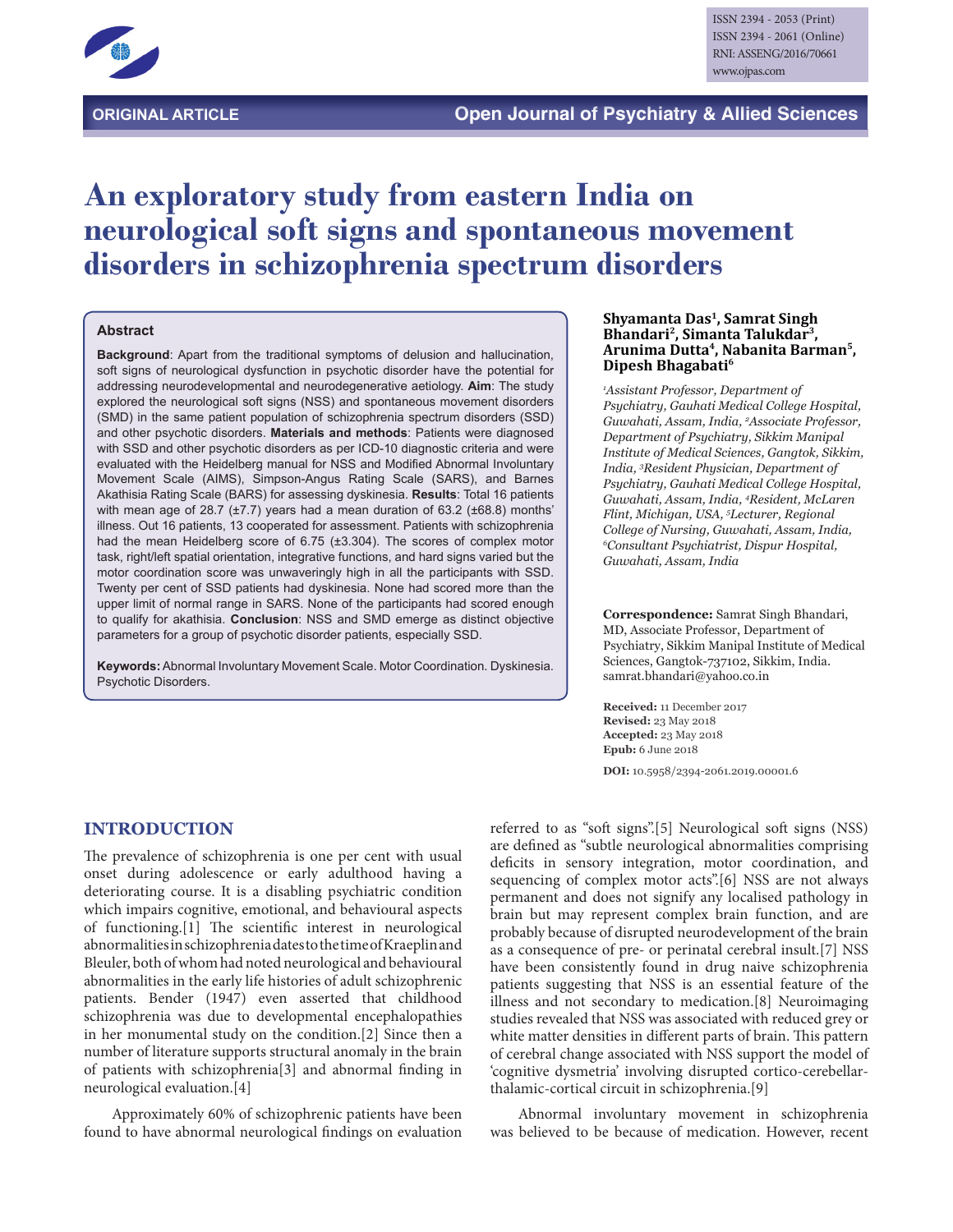findings suggest that dyskinesia may be one of the features of schizophrenia as many studies have found patients with schizophrenia who are not exposed to antipsychotics, yet have dyskinesia and parkinsonian signs.[10-12] Reports of abnormal involuntary movement date from the first description of the illness; long before the introduction of chlorpromazine in 1952, Kraeplin gave the description of the involuntary movement in patients with schizophrenia. He wrote:

"The spasmodic phenomena in the musculature of the face and of speech which often appear are extremely peculiar disorders. Some of them resemble movements of expression wrinkling of the forehead, distortion with the tongue… but besides we observe specially in the lip muscles, fine lightinglike or rhythmical twitching which in no way bear the stamp of voluntary movements..."[13]

Explanation of the abnormal movements in drug naive schizophrenics resembles the complex patterns of tics and mannerism rather than of those seen in classical tardive dyskinesia.[14] These spontaneous movements include making faces, myoclonic twitches on the face, grimaces, abnormal movement of the tongue, chewing, sucking, protruding tongue, jerking or tilting the head, rapid blinking of the eyelids, continuous squinting, fluttering eyelids, raising eyebrows, rhythmical or jerky movements of the limbs.[15] Their periodicity and uniform nature assist in distinguishing them from the non-uniform, irregular movements found in tardive dyskinesia.[16]

Pooled together, the presence of such obvious signs of neurological dysfunction such as NSS and spontaneous movement disorders (SMD) at various stages of disease inception and progression in schizophrenia spectrum disorders (SSD), may be ample proof of the neurodevelopmental/ neurodegenerative aetiology of SSD and we aim to study the possible neurodevelopmental aetiology of SSD with the help of NSS and SMD.

# **Hypotheses**

- 1. Most drug naive patients of SSD will have NSS.
- 2. Most drug naïve patients of SSD will have SMD.

# **Key questions**

What is the prevalence of NSS and SMD in psychotic disorders and what is the possibility of neurodevelopmental or neurodegenerative aetiology?

# **MATERIALS AND METHODS**

# **Participants' characteristics and study design**

It was a cross-sectional observational study done in the Department of Psychiatry, Gauhati Medical College Hospital (GMCH), Guwahati during one year period between 2015 and 2016. Cases were defined as subjects having psychotic symptoms that were either defining factor or associated feature in their diagnosis according to the diagnostic criteria of ICD-10,[17] but have never been treated or never have received any form of psychotropic medications, at least in the preceding six months either as outdoor or indoor treatment, prior to the present visit. Sample subjects were taken from indoor, outdoor, and emergency patients, Department of Psychiatry, GMCH. Participants included in the study were of either sex, drug naïve as defined above, who were 15-50 years of age. Patients who were uncooperative, who had neurological disorder, head injury or who had a history of substance abuse were excluded. The study was approved by the institutional ethics committee of GMCH and written informed consent was taken from the participants.

# **Tools used for the assessments**

- a) Socio-demographic proforma standardised in the Department of Psychiatry, GMCH.
- b) NSS was assessed by the Heidelberg manual[18] developed by Schroder *et al*.[19] The scale consists of total 16 items which evaluates the motor coordination (MOCO) (Ozeretski's test, speech articulation, diadochokinesia, pronation/supination, finger-to-thumb opposition); complex motor task (CMT) (finger to nose test, fist-edgepalm test); integrative functions (IF) (station and gait, tandem walking, two point discrimination); hard signs (HS) (arm holding, mirror movement); right/left and spatial orientation (RLSO) (right left orientation, face hand test, stereognosis, graphaesthesia). The internal reliability (Cronbach's α=0.85) and inter-rater reliability of 0.88 has already been established by Schroeder *et al*.[[19]
- c) SMD was assessed by the Modified Abnormal Involuntary Movement Scale (AIMS).[20] This scale was developed in the 1970s by the National Institute of Mental Health (NIMH) for use in evaluating the presence and severity of choreoathetoid and other movements consistent with tardive dyskinesia. It consists of a formal part in which the patient is asked to perform a series of maneuvers and an informal part where he is observed without his knowledge that movement evaluation is being done. Dyskinetic movements in various body areas are observed and then rated as any one of zero (none), one (minimal), two (mild), three (moderate), or four (severe) for each area. The total score is then calculated and a score of at least two in two areas or a score of three in any area, signifies presence of dyskinesia.
- d) Simpson-Angus Rating Scale (SARS) for rating extrapyramidal signs.[21] It assesses gait, arm dropping, shoulder shaking, elbow rigidity, wrist rigidity, leg pendulousness, head dropping, glabellar tap, tremor, and salivation. Each item is rated in five point scale with zero standing for complete absence of the condition and four standing for presence of the condition in an extreme form. The score on the scale is calculated by adding the scores in each items and dividing by ten. Mean total score of 0.3 is taken as upper limit of normal range.
- Barnes Akathisia Rating Scale (BARS) for assessing akathisia.[22] A global item score of greater than or equal to two was taken for labelling a participant positive for akathisia.
- f) Modified BG Prasad's scale for classification was used to classify the socioeconomic status (Table 1).[23]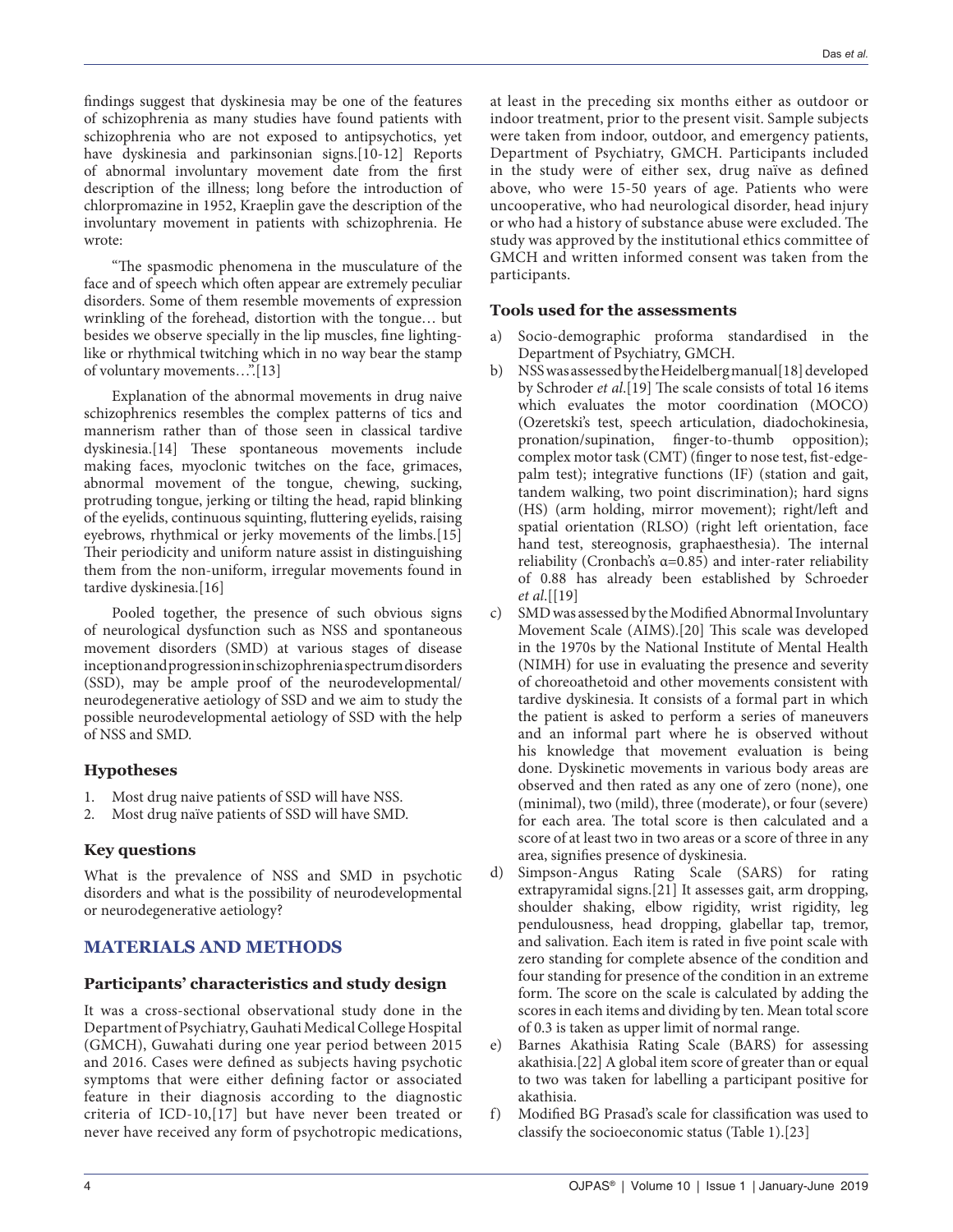| <b>Social Class</b>     | Original classification of per capita income (Rs./month) | Revised classification for 2016 (Rs./month) |
|-------------------------|----------------------------------------------------------|---------------------------------------------|
| I (Upper Class)         | 100 and above                                            | 6261 and above                              |
| II (Upper Middle Class) | 50-99                                                    | 3099-6260                                   |
| III (Middle Class)      | $30 - 49$                                                | 1835-3098                                   |
| IV (Lower Middle Class) | 15-29                                                    | 949-1834                                    |
| V (Lower Class)         | $<$ 15                                                   | < 948                                       |

**Table 1:** Modified BG Prasad's scale for classification of socioeconomic status[23]

## **Statistical analysis**

Descriptive analysis of the data was done. Categorical variables were shown as percentage and continuous variables as mean with standard deviation (SD).

### **RESULTS**

#### **Participants' characteristics**

The total number of participants was 16 with mean age of 28.7 years with SD 7.7 years. There were equal numbers of male and female participants. The mean duration of illness was 63.2 months with SD 68.8 months. The socio-demographic detail of the participants is given in Table 2. 37.5% of the participants were diagnosed with schizophrenia and 12.5% diagnosed with schizoaffective disorder and equally 12.5% of the participants were diagnosed with schizophrenia with tic disorder. Frequency of participants with different psychiatric illness has been shown in Table 3. The mean duration of illness for participants with exclusive diagnosis of schizophrenia was 66 months with SD 81.25 months. Out of the 16 participants, three did not cooperate for assessment of NSS and dyskinesia.

#### **NSS assessment findings**

The mean Heidelberg score for schizophrenia was 6.75 with SD of 3.304. The mean Heidelberg score of the participants are shown in Table 4. The MOCO score for the participants in SSD was relatively stable when compared to score of CMT, RLSO, IF, and HS which varied in all the patients (Table 5).

#### **Findings of SMD assessment**

Assessment with AIMS revealed two out of 13 (15%) had dyskinesia. Both of them had the primary diagnosis of schizophrenia and one of them had comorbid tic disorder. The finding is shown in Table 6. However, if we only consider SSD (N=ten) then 20% had dyskinesia (N=two). Patients' dental status was normal and the informants had never noticed the movements while the patients were asleep.

Evaluation of the participants with SARS revealed none of them had mean total score more than 0.3 which is taken as the upper limit of normal range. None of the patients had akathisia when assessed with BARS. However, two patients with schizophrenia had nonspecific sense of inner restlessness.

#### **DISCUSSION**

This paper presents the exploratory findings of NSS and SMD among population with psychotic disorders though the main population of interest was the one with SSD. We found

| <b>Table 2:</b> Socio-demographic data of the participants |                |               |  |  |  |
|------------------------------------------------------------|----------------|---------------|--|--|--|
| Socio-demographic data                                     | N              | $\frac{0}{0}$ |  |  |  |
| Sex                                                        |                |               |  |  |  |
| Male                                                       | 8              | 50            |  |  |  |
| Female                                                     | 8              | 50            |  |  |  |
| Religion                                                   |                |               |  |  |  |
| Hindu                                                      | 11             | 69            |  |  |  |
| Muslim                                                     | 5              | 31            |  |  |  |
| Occupation                                                 |                |               |  |  |  |
| Unemployed                                                 | 9              | 56.3          |  |  |  |
| Homemaker                                                  | $\overline{2}$ | 12.5          |  |  |  |
| Teacher                                                    | 2              | 12.5          |  |  |  |
| Farmer                                                     | 1              | 6.3           |  |  |  |
| <b>Business</b>                                            | 1              | 6.3           |  |  |  |
| Manager                                                    | 1              | 6.3           |  |  |  |
| Marital status                                             |                |               |  |  |  |
| Unmarried                                                  | 8              | 50            |  |  |  |
| Married                                                    | 5              | 31.3          |  |  |  |
| Separated                                                  | $\overline{2}$ | 12.5          |  |  |  |
| Widowed                                                    | 1              | 6.3           |  |  |  |
| Education                                                  |                |               |  |  |  |
| <b>Illiterate</b>                                          | 3              | 18.8          |  |  |  |
| Primary education                                          | 3              | 18.8          |  |  |  |
| Secondary education                                        | 2              | 12.5          |  |  |  |
| High school                                                | $\overline{2}$ | 12.5          |  |  |  |
| Higher secondary                                           | 4              | 25            |  |  |  |
| Graduate                                                   | $\overline{2}$ | 12.5          |  |  |  |
| Socioeconomic status                                       |                |               |  |  |  |
| Class I                                                    | 2              | 12.5          |  |  |  |
| Class II                                                   | 6              | 37.5          |  |  |  |
| Class III                                                  | 6              | 37.5          |  |  |  |
| Class IV                                                   | 2              | 27.5          |  |  |  |

that that MOCO score of all the participants with SSD was higher and similar when compared to the other scores in NSS assessment. Two out of ten participants with SSD had dyskinesia when assessed with AIMS. Assessment with SARS and BARS did not reveal any significant finding.

This study from the eastern part of India assessed both NSS and SMD in the same participants with SSD and other diagnosis. Earlier from this region, Bhandari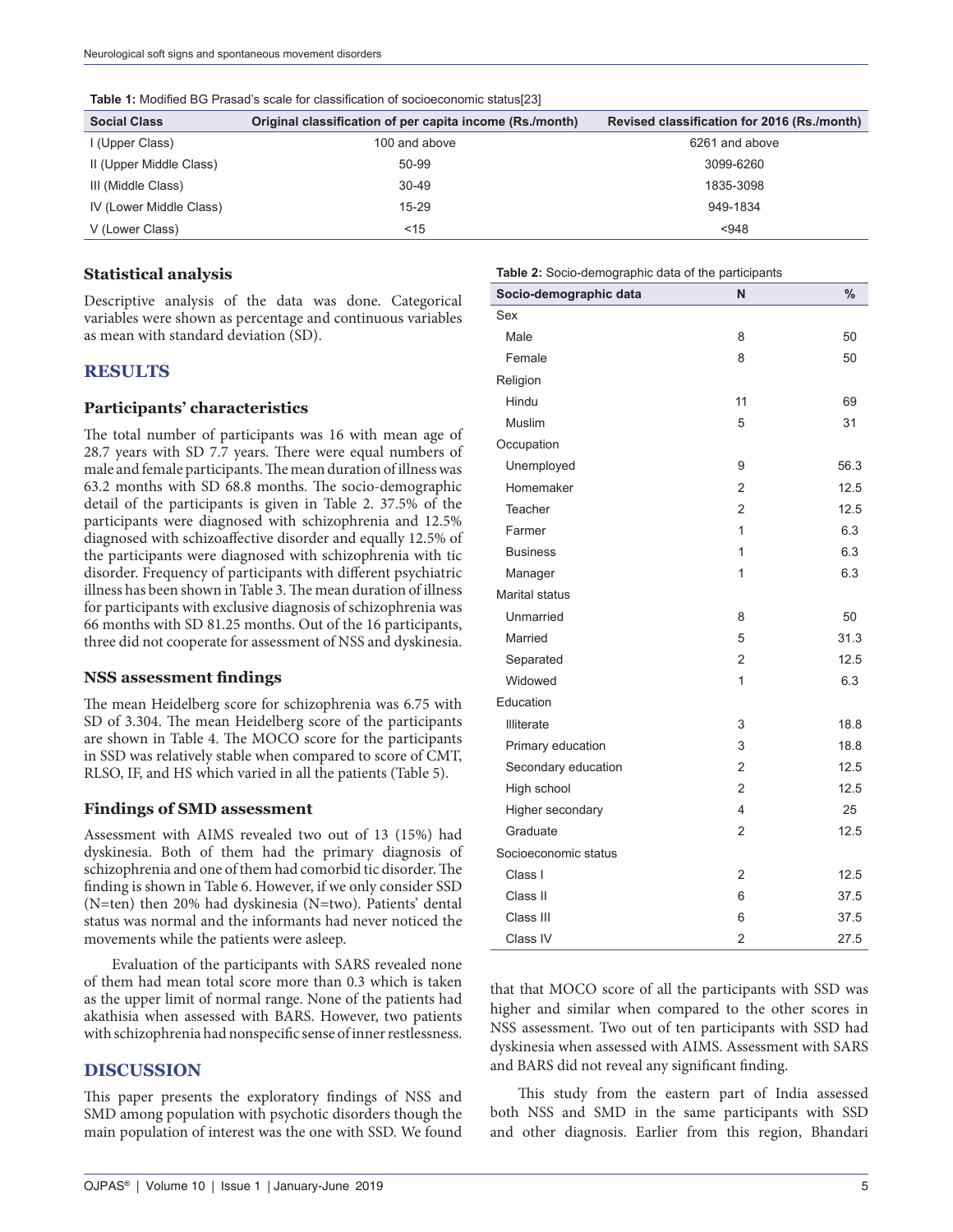and Bhagabati[10] and Sharma and Nath[25,26] had explored SMD and NSS in patients with psychotic disorders respectively.

The mean age of the participants in this pilot study was 28.7 years which is similar to the studies done previously in first episode SSD from this region[10,24,25] as well as other parts of the world.[26,27] However, the age at the first psychiatric consultation depends on many factors like knowledge and attitude towards mental illness,[28] availability of mental health services, etc.

**Table 3:** Psychiatric diagnosis of the participants

| <b>Psychiatric diagnosis</b>                      | N | $\%$ |
|---------------------------------------------------|---|------|
| Schizophrenia                                     | 6 | 37.5 |
| Schizophrenia with tics                           | 2 | 12.5 |
| Schizoaffective disorder, manic type              | 2 | 12.5 |
| Bipolar affective disorder                        | 2 | 125  |
| Severe depressive episode with psychotic symptoms | 2 | 12.5 |
| Mental retardation with psychosis                 | 1 | 6.3  |
| Unspecified nonorganic psychosis                  | 1 | 6.3  |

#### **Table 4:** Mean Heidelberg score

| <b>Illness</b>                                       | Mean  | N  | <b>SD</b> |
|------------------------------------------------------|-------|----|-----------|
| Schizophrenia                                        | 6.75  | 4  | 3.304     |
| Schizophrenia with tics                              | 9.50  | 2  | 4.950     |
| Schizoaffective disorder, manic type                 | 9.00  | 2  | 1414      |
| Bipolar affective disorder                           | 3.00  | 2  | 1414      |
| Severe depressive episode with<br>psychotic symptoms | 4.50  | 2  | 4.950     |
| Mental retardation with psychosis                    | 26.00 | 1  |           |
| Total                                                | 7 31  | 13 | 6 775     |

#### **Table 5:** Heidelberg score (mean)

Our study showed presence of NSS in both schizophrenia and affective spectrum. This is in concordance with the study finding of Manschreck and Ames,[29] which found motor and sensory disturbance in 92% patients with schizophrenia and 52% patients with affective disorder, while the severity of the disturbance was found to be greater in the former group. Some other studies reported in lesser frequency which may be explained by the use of different tools and less stringent measures for assessment of NSS. MOCO score in our study showed similarity among the participants with SSD which suggest motor discoordination are more common in SSD and similar finding was observed in other studies.[25,26] Assessment with AIMS revealed two patients having dyskinesia. If Schooler and Kane's criteria[30] for spontaneous dyskinesia is considered, then only ten per cent (one in ten participants with SSD) can be labelled to have abnormal involuntary movement among SSD patients. According to the criteria, a score of two (mild) in at least two areas or a score of three (moderate) or four (severe) in one area is the requisite. This is slightly lower than that found by Bhandari and Bhagabati[10] which was 14%. This difference is because of very small sample size in the current study. The presence of dyskinesia is explained possibly by increased presynaptic dopamine and increased sensitivity in the nigrostriatal pathway.[31]

Chatterjee *et al*.[11] had found a prevalence of approximately 17% when assessed for extra pyramidal signs (EPS) and Koning *et al*.[31] found a prevalence of 38%. The differences in both the studies were because EPS was examined systematically with the use of SARS and with careful intake of only drug naïve cases in the Chatterjee *et al*.'s[11] group and less stringent rule for rating of EPS in the Koning *et al*.'s[31] group. Our study failed to find any parkinsonian features among the participants. However, the small sample size in our study does not let it qualify to comment on EPS in drug naïve SSD.

| <b>MOCO</b> | IF   | <b>CMT</b> | <b>RLSO</b> | <b>HS</b> | <b>Mean Heidelberg score</b> |
|-------------|------|------------|-------------|-----------|------------------------------|
| 6.25        | 0.25 | 0.00       | 0.25        | 0.00      | 6.75                         |
| 4.00        | .50  | 0.50       | 2.00        | 1.50      | 9.50                         |
| 4.00        | 0.00 | 2.50       | 1.50        | 1.00      | 9.00                         |
| 1.50        | 0.00 | 0.00       | 1.50        | 0.00      | 3.00                         |
| 1.50        | 0.00 | 1.00       | 2.00        | 0.00      | 4.50                         |
| 10.00       | 2.00 | 3.00       | 9.00        | 2.00      | 26.00                        |
|             |      |            |             |           |                              |

MOCO=motor coordination, IF=integrative functions, CMT=complex motor task, RLSO=right/left and spatial orientation, HS=hard signs

#### **Table 6:** Abnormal Involuntary Movement Scale score

| <b>Diagnosis</b>                           | <b>Facial and oral movements</b> | <b>Extremity movements</b> | <b>Trunk movements</b> | <b>Global judgement</b>         |
|--------------------------------------------|----------------------------------|----------------------------|------------------------|---------------------------------|
| Schizophrenia<br>with tics                 | Minimal                          | None                       | Moderate               | Severity, Overall: Moderate     |
|                                            |                                  |                            |                        | Incapacitance: Moderate         |
|                                            |                                  |                            |                        | Awareness: Aware, mild distress |
| Schizoaffective<br>disorder, manic<br>type | None                             | Minimal                    | None                   | Severity, Overall: Minimal      |
|                                            |                                  |                            |                        | Incapacitance: None             |
|                                            |                                  |                            |                        | Awareness: No awareness         |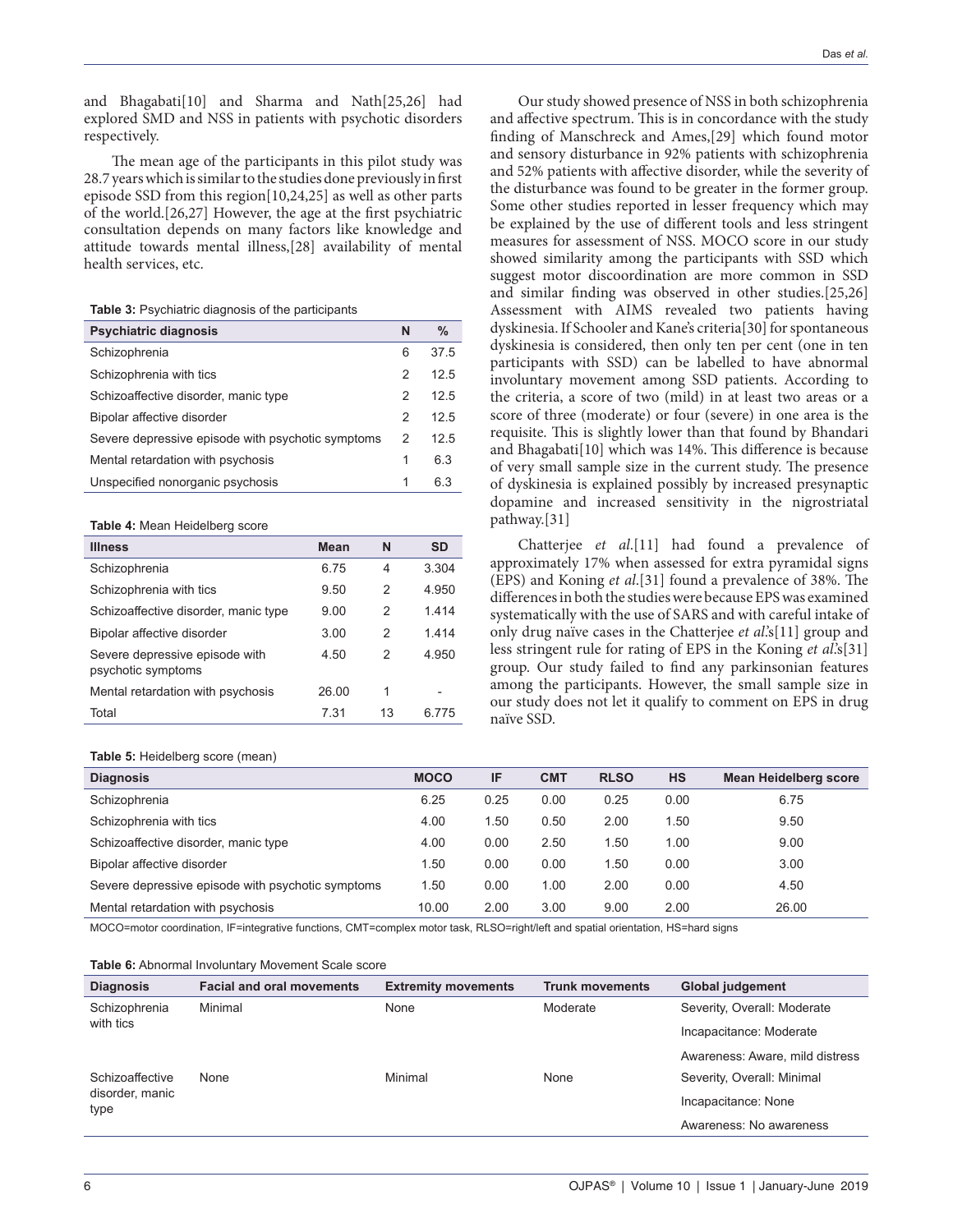Two of the participants with the diagnosis of schizophrenia reported nonspecific sense of inner restlessness, but none had qualified to be tagged as having akathisia. We did not find any literature related to akathisia in drug naïve psychotic disorder to compare our result.

Higher NSS score has been found to be associated with reduced gray matter at the precentral gyrus, the inferior frontal gyrus, the cerebellum, and the thalamus as well as was found to be associated with reduced white matter at the temporal lobe, the cerebellum, and the inferior frontal gyrus.[32] Smaller volume of thalamus has also been found to correlate with both the total score and motor subscale scores of NSS scale. As thalamus is known as the relay centre which screen and relay selected information between peripheral, cortical, and subcortical structures, the changes in this may possibly explain inefficiency in the communication between widespread brain region and result in abnormal behavioural expression of NSS.[32] The changes in different structures may suggest neurodegeneration, but the absence of gliosis poses a question on this hypothesis. It has been suggested that schizophrenia is the result of ongoing neurodevelopmental process and a neurodegenerative or neuroprogressive process [33]. The neuroprogressive process is developmentally determined decrease in the connections between cortical synapses.[34] NSS and SMD represent domains generally considered sharing neurobiological mechanisms of neurodevelopmental or neurodegenerative origin of schizophrenia and related psychiatric disorders, and exploring this may give answer to many unanswered questions related to the disorder. Though our study has its limitations like a small sample size, lack of any biological correlate, but we have tried assessing both NSS and SMD in the same group of participants.

# **Conclusion**

As psychiatry is evolving and the diagnosis is moving towards more biological basis, NSS and SMD may be considered relevant points to be included in the diagnostic criteria provided the assessment is done in uniform by all.

# **ACKNOWLEDGEMENTS**

Jyotismita Choudhury and Arundhati Bhagabati, postgraduate trainees in the Department of Psychiatry, Gauhati Medical College Hospital, Guwahati, Assam, India

# **REFERENCES**

- 1. Mueser TK, Jeste DV, editors. Clinical handbook of schizophrenia. New York: The Guilford Press; 2008.
- 2. Weinberger DR, Marenco S. Schizophrenia as a neurodevelopmental disorder. In: Hirsch SR, Weinberger DR, editors. Schizophrenia. 2nd ed. London: Blackwell; 2003:326-48.
- Steen RG, Mull C, McLure R, Hamer RM, Lieberman JA. Brain volume in first-episode schizophrenia. Br J Psychiatry. 2006;188:510-8.
- Karp BI, Garvey M, Jacobsen LK, Frazier JA, Hamburger SD, Bedwell BS, *et al*. Abnormal neurologic maturation in adolescents with early-onset schizophrenia. Am J Psychiatry. 2001;158:118-22.
- 5. Trimble MR. The neurology of schizophrenia. Br Med Bull. 1987;43:587-98.
- 6. Heinrichs DW, Buchanan RW. Significance and meaning of neurological signs in schizophrenia. Am J Psychiatry. 1988;145:11-8.
- 7. Danielyan A, Nasrallah HA. Neurological disorders in schizophrenia. Psychiatr Clin N Am. 2009;32:719-57.
- 8. Browne S, Clarke M, Gervin M, Lane A, Waddington JL, Larkin C, *et al*. Determinants of neurological dysfunction in first episode schizophrenia. Psychol Med. 2000;30:1433-41.
- 9. Thomann PA, Wüstenberg T, Santos VD, Bachmann S, Essig M, Schröder J. Neurological soft signs and brain morphology in first-episode schizophrenia. Psychol Med. 2009;39:371-9.
- 10. Bhandari SS, Bhagabati D. Prevalence of spontaneous dyskinesia in first episode, drug naïve schizophrenia and its relation to the positive and negative symptoms of schizophrenia. Open J Psychiatry Allied Sci. 2017;8:113-23.
- 11. Chatterjee A, Chakos M, Koreen A, Geisler S, Sheitman B, Woerner M, *et al*. Prevalence and clinical correlates of extrapyramidal signs and spontaneous dyskinesia in never-medicated schizophrenic patients. Am J Psychiatry. 1995;152:1724-9.
- 12. Puri BK, Barnes RE, Chapman MJ, Hutton SB, Joyce EM. Spontaneous dyskinesia in first episode schizophrenia. J Neurol Neurosurg Psychiatry. 1999;66:76-8.
- 13. Kirkpatrick B, Tek C. Schizophrenia: clinical feature and psychopathology concepts. In: Sadock BJ, Sadock VA, editors. Kaplan & Sadock's comprehensive textbook of psychiatry. 8th ed. Philadelphia: Lippincott Williams & Wilkins; 2005:1416-35.
- 14. Fahn S. The tardive dyskinesias. In: Matthews WB, Glaser GH, editors. Recent advances in clinical neurology. Edinburgh: Churchill Livingstone; 1984;4:229-60.
- 15. Fenton WS, Wyatt RJ, McGlashan TH. Risk factors for spontaneous dyskinesia in schizophrenia. Arch Gen Psychiatry. 1994;51:643-50.
- 16. Granacher RP Jr. Differential diagnosis of tardive dyskinesia: an overview. Am J Psychiatry. 1981;138:1288-97.
- 17. World Health Organization. The ICD-10 classification of mental and behavioural disorders: clinical descriptions and diagnostic guidelines. Geneva: World Health Organization; 1992.
- 18. Pridmore S. Download of psychiatry [Internet]. University of Tasmania; 2006 [cited 2017 Aug 24]. Available from: http:// eprints.utas.edu.au/287.
- 19. Schröder J, Niethammer R, Geider FJ, Reitz C, Binkert M, Jauss M, *et al*. Neurological soft signs in schizophrenia. Schizophr Res. 1991;6:25-30.
- 20. Guy WA. Abnormal Involuntary Movement Scale (AIMS). In: ECDEU assessment manual for psychopharmacology. Washington, DC: U.S. Department of Health Education and Welfare; 1976:534–7.
- 21. Simpson GM, Angus JW. A rating scale for extrapyramidal side effects. Acta Psychiatr Scand Suppl. 1970;212:11-9.
- 22. Barnes TR. A rating scale for drug-induces akhathisia. Br J Psychiatry. 1989;154:672-6.
- 23. Khairnar MR, Wadgave U, Shimpi PV. Updated BG Prasad socioeconomic classification for 2016. J Indian Assoc Public Health Dent. 2016;14:469-70.
- 24. Sharma P, Nath K. Neurological soft signs in psychoses. I: a comparative study of prevalence amongst drug naive first episode patients. Open J Psychiatry Allied Sci. 2016;7:15-22.
- 25. Sharma P, Nath K. Neurological soft signs in psychoses. II: an explorative study of structural involvement amongst drug naive first episode patients. Open J Psychiatry Allied Sci. 2016;7:23-30.
- 26. Hirjak D, Wolf RC, Koch SC, Mehl L, Kelbel JK, Kubera KM, *et al*. Neurological abnormalities in recent-onset schizophrenia and Asperger syndrome. Front Psychiatry. 2014;5:91.
- 27. Thomann PA, Wüstenberg T, Santos VD, Bachmann S, Essig M, Schröder J. Neurological soft signs and brain morphology in first-episode schizophrenia. Psychol Med. 2009;39:371-9.
- 28. Kumar D, Kumar P, Singh AR, Bhandari SS. Knowledge and attitude towards mental illness of key informants and general population: a comparative study. Dysphrenia. 2012;3:57-64.
- 29. Manschreck TC, Ames D. Neurologic features and psychopathology in schizophrenic disorders. Biol Psychiatry. 1984;19:703-19.
- 30. Schooler NR, Kane JM. Research diagnoses for tardive dyskinesia. Arch Gen Psychiatry. 1982;39:486-7.